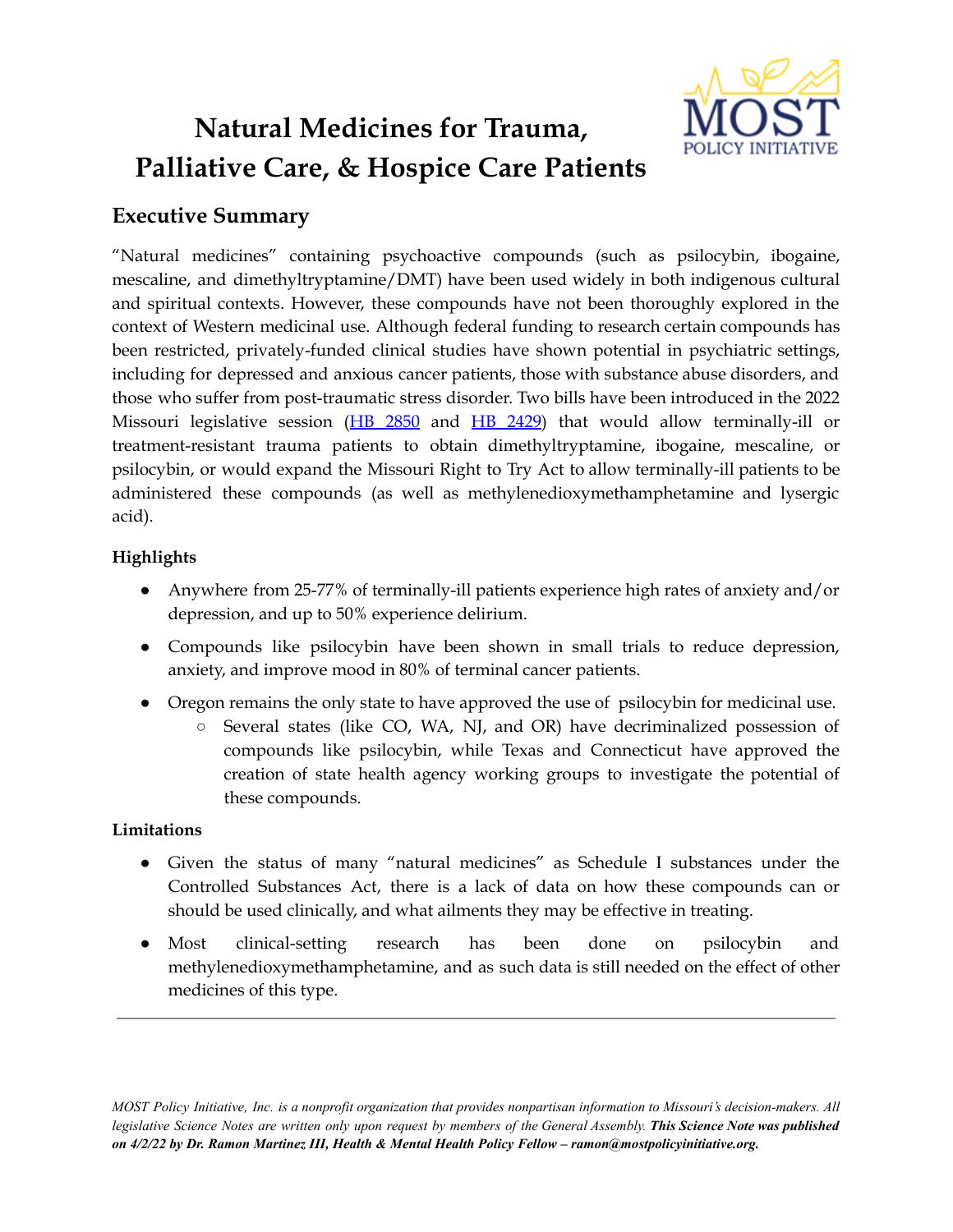# **Research Background**

#### **Terminal Illness and Trauma**

*Palliative care* consists of treatments meant to aid and improve the quality of life of patients with serious chronic conditions (such as post-traumatic stress disorder or PTSD), whereas *hospice care* patients are those who have received a terminal illness diagnosis and require medical assistance to ease their end-of-life progression and improve the quality of remaining life.<sup>1</sup> Terminally-ill patients can experience anxiety and depression (between 25-77%) and high rates of delirium (between 5-50% as nursing home-bound patients age). <sup>2</sup> As recently as 2018, an estimated 1.55 million Americans received hospice care, and 55% of Missourians who died while on Medicare were enrolled in hospice care near the end of life.<sup>3</sup>

Traditional treatments for depression, such as selective serotonin reuptake inhibitors, are used for reducing stress, aggression, impulse, and anxiety in a way that may cause "blunting of emotions" and increased resilience. Psychotherapeutic drugs have been suggested as an alternate treatment that may change the ability for one to release certain emotions, provide heightened awareness of the environment, and expand the processing of thoughts.<sup>4</sup> Many "natural medicine" psychotherapeutics such as psilocybin, ibogaine, mescaline, and dimethyltryptamine (DMT) target a brain receptor known as 5-HT, and can elicit various behavioral and cognitive experiences such as changes in mood, associative learning, and coping strategies for trauma. 5

# **Studies of Psychotherapeutic Treatments on Patients**

Medicines with psychoactive substances have been used for thousands of years for both spiritual and medicinal purposes,<sup>6</sup> but many have been placed on Schedule I of the [Controlled](https://www.dea.gov/drug-information/csa) [Substances](https://www.dea.gov/drug-information/csa) Act in the U.S. for their proliferation in recreational settings or high risk for abuse.

These compounds have been investigated to varying degrees for their potential to treat ailments like depression, PTSD, anxiety disorders, substance abuse disorder, and alcohol use disorder; there are indications that some compounds may have positive, sustained effects after a single administration.<sup>7</sup> Several compounds have also shown safety and efficacy when combined with psychedelic-assisted psychotherapy models that address psychiatric crises.<sup>8,9</sup>

# **Psilocybin**

Psilocybin may have therapeutic potential in treating addiction and anxiety.<sup>10</sup> One randomized double-blind clinical trial found that in a group of 56 patients with life-threatening cancer diagnoses, 80% of patients who had been administered psilocybin for 5 weeks showed sustained decreases in depression and anxiety about death and self-reported improvements in mood, quality of life, life meaning, optimism, life satisfaction, relationships, and spirituality at a 6-month follow up session. <sup>11</sup> Another study of 24 major depressive disorder patients found 54% of psilocybin-administered patients experienced rapid decreases in major depressive symptoms after a 4-week post-session assessment.<sup>12</sup> Further, one study on psilocybin found that the drug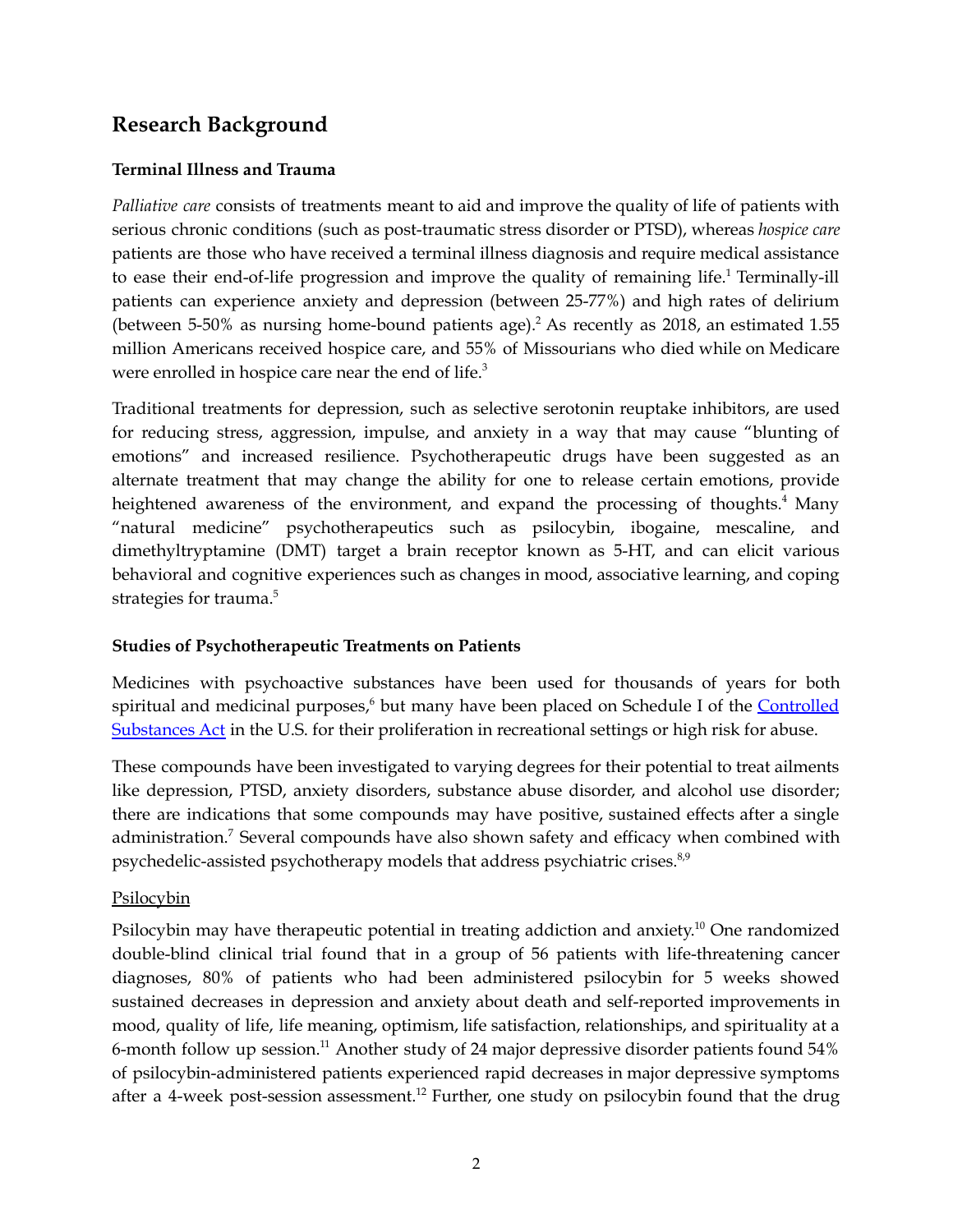had no higher abuse potential than drugs on the federal Schedule IV list of drugs (which includes Xanax and Valium). <sup>13</sup> Other studies on reducing obsessive-compulsive disorder symptoms, and cocaine or alcohol abuse are currently underway.<sup>14</sup>

#### Mescaline

Mescaline may have treatment potential in addiction, and in a study of 452 patients with depression, anxiety, PTSD, and substance abuse disorders, 68% of individuals self-reported improvements in their psychiatric symptoms with mescaline use.<sup>10,15</sup> Further, studies have determined that mescaline has virtually no propensity for addiction or dependence.<sup>16</sup>

#### Ibogaine

Ibogaine is the most likely of the natural medicines considered here to warrant further study of safety and toxicity concerns, as cardiac arrhythmias and cardiac arrests leading to fatalities have been reported. However, preclinical models of addiction indicate that ibogaine's therapeutic uses may include reducing opioid-withdrawals and cravings, as well as reduced alcohol, cocaine, and nicotine use. 17

#### Dimethyltryptamine (DMT)

DMT may have clinical potential in treating addiction, depression, and anxiety, and very small non-randomized trials have suggested changes in sadness, pessimism, suicidal thoughts, and concentration. 9,10

#### Limitations in Research Findings

Importantly, use of these compounds is not without established risk; reports exist of individuals who experience "flashbacks" as well as psychosis when known to have a family history of such issues. However, given that these reports often originate from the years where polysubstance use in illicit settings was common, determinations of how these substances interact in a controlled clinical environment remains to be established. 10

Restrictions on federal research funding have also meant that access and research on the effects and therapeutic potential of natural medicines are limited, given the inability to determine precise doses, regimens, and on what ailments these compounds may have a therapeutic effect (e.g., evidence for efficacy treating PTSD is sparse). 18,19 The vast majority of existing research has investigated the effects of psilocybin and methylenedioxymethamphetamine (MDMA), and trials often have high bars to participation.<sup>7</sup> To date, only a single psychotherapeutic, Spravato<sup>®</sup>, has been FDA-approved for the treatment of refractory and adult major depressive disorder, with associated quarterly costs in the tens of thousands of dollars given the lengthy observational period during dosing and psychiatric follow-up.<sup>7</sup>

# **Legislative Policies Regarding Patient Use**

In the 2022 legislative session, HB [2850](https://house.mo.gov/Bill.aspx?bill=HB2850&year=2022&code=R) would allow terminally-ill or treatment-resistant trauma patients or their caregivers to legally acquire compounds such as DMT, ibogaine, mescaline, or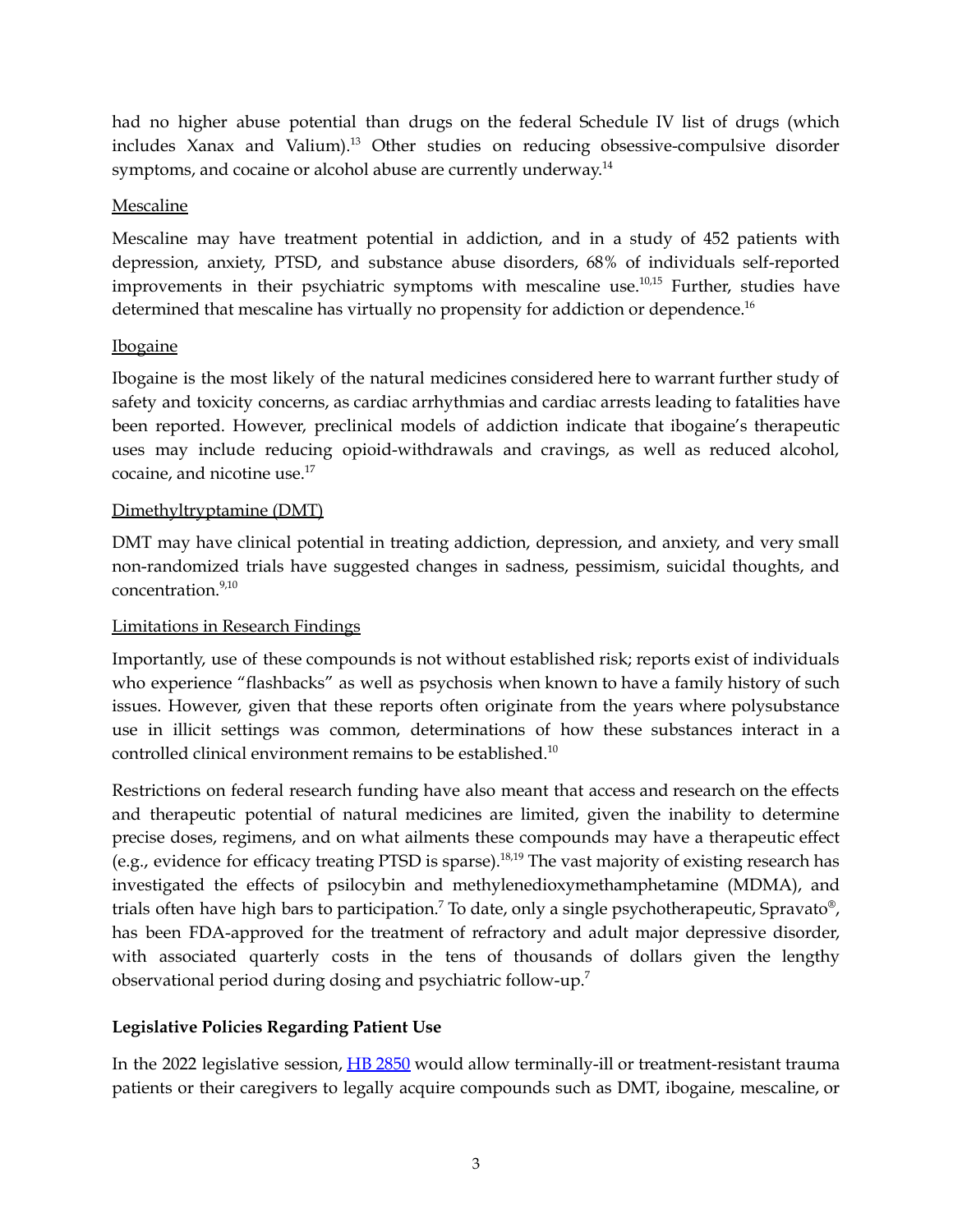psilocybin with a physician prescription. The administration must occur at a health-related facility (such as a hospice or residential care) or at the patient's home, and does not need to be covered by a health insurer. Also filed this session, **HB [2429](https://house.mo.gov/Bill.aspx?bill=HB2429&year=2022&code=R)** would expand the Missouri Right to Try Act to allow terminally-ill patients to be administered these compounds (as well as MDMA, and lysergic acid or LSD) under doctor recommendation should these compounds qualify as an investigational drug for clinical trial. While the bill states limitations of ten grams possession of the compounds if used for therapy, there are no recommendations on duration of use or whether at-home use requires supervision.

Several states (like CO, WA, NJ, and OR) have decriminalized possession of compounds like psilocybin. Texas (HB [1802](https://capitol.texas.gov/tlodocs/87R/billtext/html/HB01802I.htm)) and Connecticut (SB [1083](https://www.cga.ct.gov/2021/act/Pa/pdf/2021PA-00026-R00SB-01083-PA.PDF)) are the only states to currently call for state agencies to develop a working group for the investigational use of drugs like MDMA or psilocybin as therapies. Oregon is also the only state to approve the use of psilocybin for medicinal purposes through licensing and regulation from the Health Authority's Public Health Division, and is set to begin licensure procedures in 2023. <sup>20</sup> While mescaline and DMT have no approved medical use, use in herbal forms (such as peyote or ayahuasca) for cultural or religious purposes have been allowed under the federal Religious Freedom [Restoration](https://www.congress.gov/bill/103rd-congress/house-bill/1308/text) Act of [1993.](https://www.congress.gov/bill/103rd-congress/house-bill/1308/text)

At the federal level, the [Right](https://www.congress.gov/bill/115th-congress/senate-bill/204/text) to Try Act of 2017 allows patients who have been diagnosed with life-threatening conditions and have tried all approved treatment options to access certain unapproved treatments that have at least gone through a Phase I clinical trial with the approval of the physician and the manufacturer under FDA guidance.<sup>21</sup> However, a 2022 study found that no government-funded clinical trials approved by the National Institutes of Health have been conducted for the study of any of the compounds listed in HB 2850 or HB 2429. Given the listing of these compounds under federal Schedule I classification, and that studies have mostly been funded only in small trials by private funds, conclusions about large-scale efficacy are unknown. 22

Certain compounds, such as cannabis and kratom, are on the federal Schedule I list, however they have been approved for medicinal use, decriminalized, or fully authorized for personal use in various jurisdictions. For more information, please see the Science Notes: [Cannabis](https://mostpolicyinitiative.org/science-note/cannabis-legalization/) [Legalization](https://mostpolicyinitiative.org/science-note/cannabis-legalization/), Kratom [Consumer](https://mostpolicyinitiative.org/science-note/kratom-consumer-protection-act/) Protection Act.

#### **References**

- 1. *End of Life: What Are Palliative Care and Hospice Care?*, [<https://www.nia.nih.gov/health/what-are-palliative-care-and-hospice-care](https://www.nia.nih.gov/health/what-are-palliative-care-and-hospice-care)> (2021).
- 2. Fine, R. L. Depression, anxiety, and delirium in the terminally ill patient. *Proc (Bayl Univ Med Cent)* **14**, 130-133, doi:10.1080/08998280.2001.11927747 (2001).
- 3. *National Hospice and Palliative Care Organization - Facts and Figures*, <file:///C:/Users/rmnh7.UM-AD/Downloads/NHPCO-Facts-Figures-2020-edition.pdf> (2020).
- 4. Carhart-Harris, R. L. & Goodwin, G. M. The Therapeutic Potential of Psychedelic Drugs: Past, Present, and Future. *Neuropsychopharmacology* **42**, 2105-2113, doi:10.1038/npp.2017.84 (2017).
- 5. De Gregorio, D. *et al.* Hallucinogens in Mental Health: Preclinical and Clinical Studies on LSD, Psilocybin, MDMA, and Ketamine. *J Neurosci* **41**, 891-900, doi:10.1523/jneurosci.1659-20.2020 (2021).